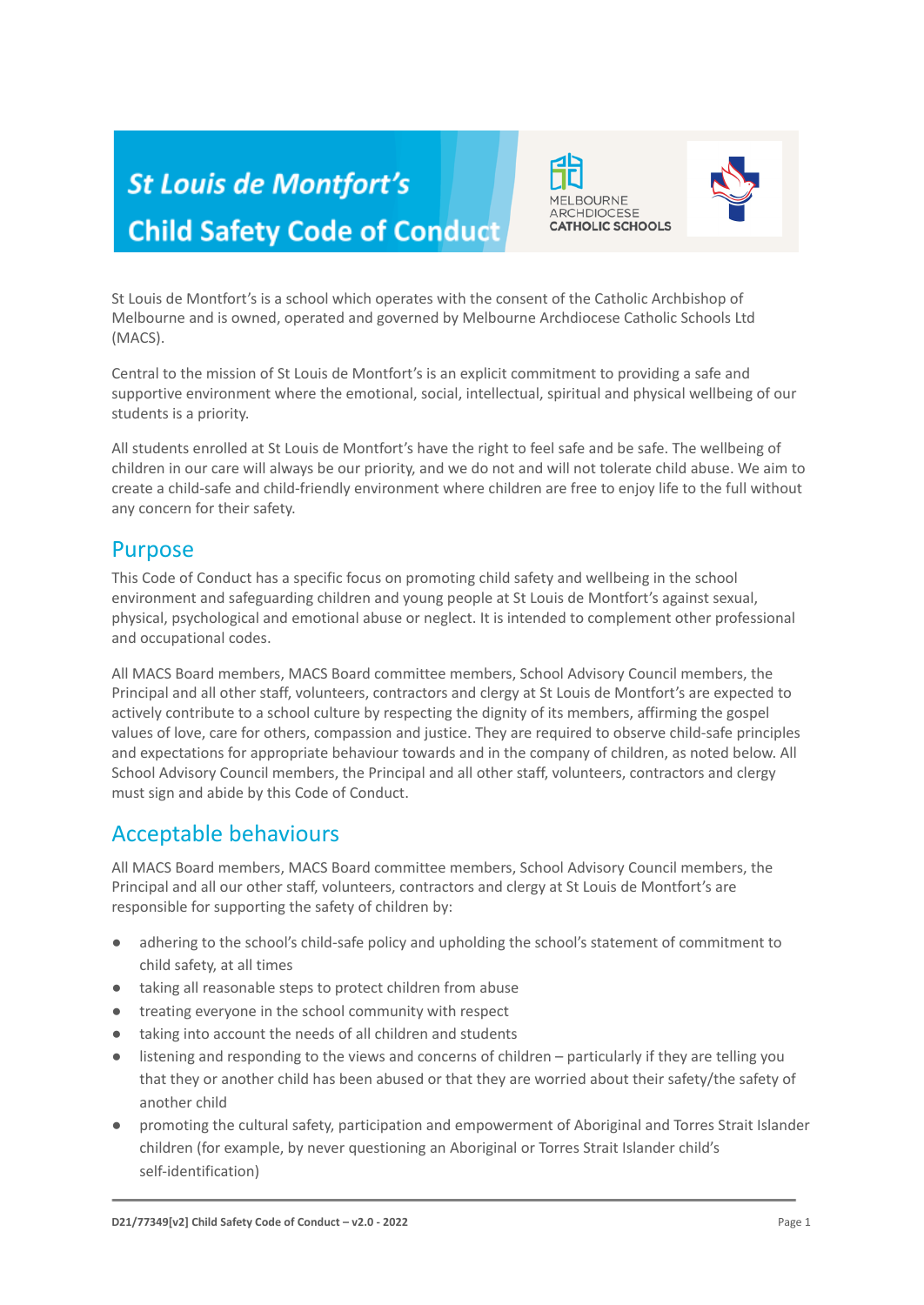- promoting the cultural safety, participation and empowerment of children with culturally and linguistically diverse backgrounds (for example, by having a zero-tolerance for discrimination)
- promoting the safety, participation and empowerment of children with a disability (for example, during personal care activities)
- ensuring as far as practicable that adults are not alone with a child
- reporting any allegations of child abuse to the school's leadership (or child safety officer if the school has appointed someone to this role)
- understanding and complying with all reporting obligations as they relate to mandatory reporting and reporting under the *Crimes Act 1958* (Vic.)
- understanding and complying with all obligations as they relate to the reportable conduct scheme including reporting allegations of reportable conduct in accordance with the schools reportable conduct policy
- reporting any child safety concerns to the school's leadership (or child safety officer if the school has appointed someone to this role)
- ensuring as quickly as possible that the child is safe if an allegation of child abuse is made
- reporting to the Victorian Institute of Teaching (VIT) any charges, committals for trial or convictions in relation to a sexual office by a registered teacher, or specific allegations or concerns about a registered teacher
- ensuring they comply with any and all applicable professional or occupational codes of conduct.

## Unacceptable behaviours

All MACS Board members, MACS Board committee members, School Advisory Council members, the Principal and all our other staff, volunteers, contractors and clergy at St Louis de Montfort's must not:

- ignore or disregard any suspected or disclosed child abuse
- develop any special relationships with children that could be seen as favouritism (for example, the offering of gifts or special treatment for specific children)
- exhibit behaviours with children which may be construed as unnecessarily physical (for example, inappropriate sitting on laps)
- put children at risk of abuse (for example, by locking doors)
- initiate unnecessary physical contact with children or do things of a personal nature that a child can do for themselves (for example, toileting or changing clothes)
- engage in open discussions of a mature or adult nature in the presence of children (for example, personal social activities)
- use inappropriate language in the presence of children
- express personal views on cultures, race or sexuality in the presence of children
- discriminate against any child, including because of age, gender, race, culture, vulnerability, sexuality, ethnicity or disability
- work with children while under the influence of alcohol or illegal drugs
- have contact with a child or their family outside school without the school leadership's or child safety officer's (if the school has appointed someone to this role) knowledge and/or consent or the school governing authority's approval (for example, unauthorised after-hours tutoring, private instrumental/other lessons or sport coaching); accidental contact, such as seeing people in the street, is appropriate
- have any online contact with a child (including by social media, email, instant messaging) or their family unless necessary (for example, providing families with eNewsletters or assisting students with their schoolwork)
- use any personal communication channels/devices such as a personal email account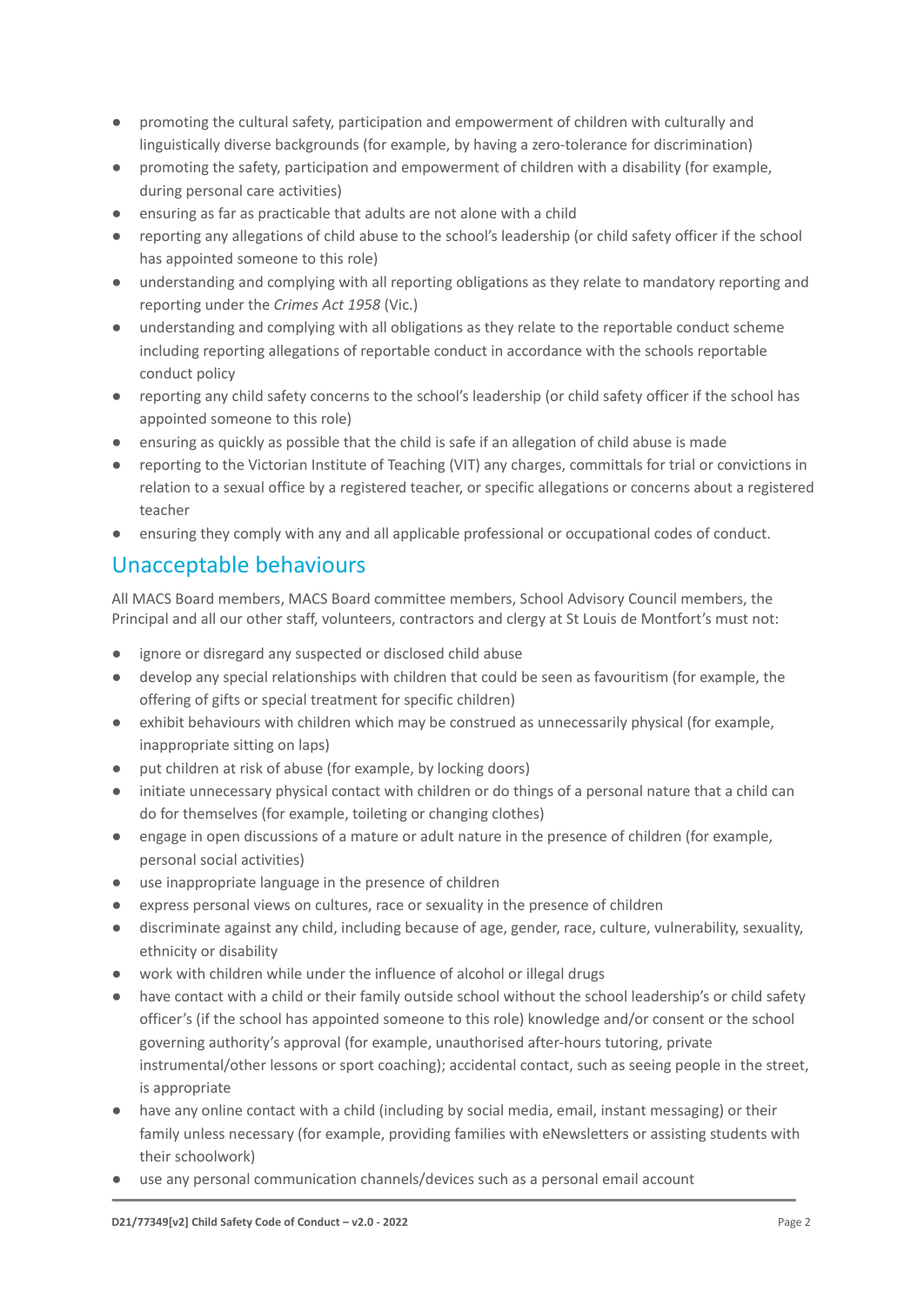- exchange personal contact details such as phone numbers, social networking sites or email addresses
- photograph or video a child without the consent of the parents, guardians or carers
- consume alcohol or drugs at school or at school events in the presence of children.

### Teachers

Teachers are also required to abide by the principles relating to relationships with students as set out in the Victorian Teaching Profession's Code of Conduct published by the VIT. These principles include:

- knowing their students well, respecting their individual differences and catering for their individual abilities
- working to create an environment which promotes mutual respect
- modelling and engaging in respectful and impartial language
- protecting students from intimidation, embarrassment, humiliation and harm
- respecting a student's privacy in sensitive matters
- interacting with students without displaying bias or preference
- not violating or compromising the unique position that a teacher holds of influence and trust in their relationship with students.

## Psychologists and school counsellors

In their dealings with students, psychologists and school counsellors should also take into account their professional obligations as set out in a code of ethics or practice to which they are bound, including because of their membership of:

- the Australian Health Practitioner Regulation Agency
- the Australian Counselling Association
- Speech Pathology Australia.

#### Sports and recreation

Coaches, staff members and volunteers involved in coaching, training or assisting students during sporting and recreation activities should adopt practices that assist children to feel safe and protected, including:

- using positive reinforcement and avoiding abusive, harassing or discriminatory language
- coaching students to be 'good sports'
- explaining the reason for the contact and asking for the student's permission if physical contact with a student by a coach or other adult is necessary during a sporting or other recreational activity
- avoiding (where possible) situations where an adult may be alone with a student such as in a dressing or change room, first aid room, dormitory or when the student needs to be transported in a vehicle.

### Breaches of this code

Where a member of staff is suspected of breaching this Code of Conduct, St Louis de Montfort's may start the process under clause 13 of the *Victorian Catholic Education Multi-Enterprise Agreement 2018* (VCEMEA 2018) for managing employment concerns. This may result in disciplinary consequences.

Where the Principal is suspected of breaching this Code of Conduct, the concerned party is advised to contact the MACS Regional General Manager.

Where any other member of the school community, including volunteers and contractors, is suspected of breaching this code, the school is to take appropriate action, including (if applicable) in accordance with the *PROTECT: Identifying and Responding to All Forms of Abuse in Victorian Schools* policy.

In appropriate cases, a breach may be referred to Victoria Police and/or a regulatory body, such as the VIT.